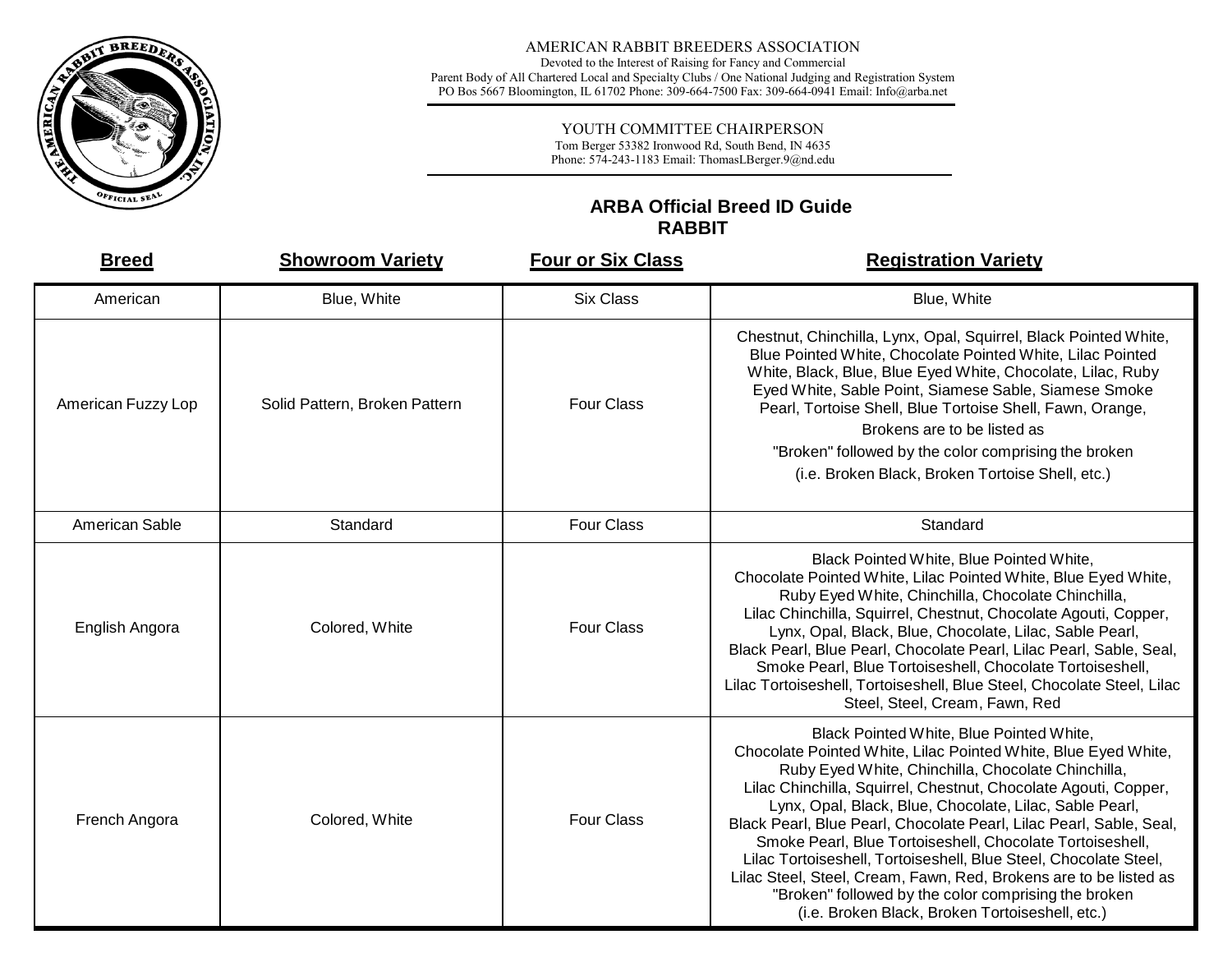| Satin Angora               | Colored, White                                                                          | <b>Four Class</b> | Black Pointed White, Blue Pointed White,<br>Chocolate Pointed White, Lilac Pointed White, Blue Eyed White,<br>Ruby Eyed White, Chinchilla, Chocolate Chinchilla,<br>Lilac Chinchilla, Squirrel, Chestnut, Chocolate Agouti, Copper,<br>Lynx, Opal, Black, Blue, Chocolate, Lilac, Sable Pearl,<br>Black Pearl, Blue Pearl, Chocolate Pearl, Lilac Pearl, Sable, Seal,<br>Smoke Pearl, Blue Tortoiseshell, Chocolate Tortoiseshell,<br>Lilac Tortoiseshell, Tortoiseshell, Blue Steel, Chocolate Steel, Lilac<br>Steel, Steel, Cream, Fawn, Red |
|----------------------------|-----------------------------------------------------------------------------------------|-------------------|------------------------------------------------------------------------------------------------------------------------------------------------------------------------------------------------------------------------------------------------------------------------------------------------------------------------------------------------------------------------------------------------------------------------------------------------------------------------------------------------------------------------------------------------|
| Giant Angora               | Standard                                                                                | <b>Six Class</b>  | Standard                                                                                                                                                                                                                                                                                                                                                                                                                                                                                                                                       |
| <b>Belgian Hare</b>        | Standard                                                                                | <b>Four Class</b> | Standard                                                                                                                                                                                                                                                                                                                                                                                                                                                                                                                                       |
| <b>Beveren</b>             | Black, Blue, White                                                                      | <b>Six Class</b>  | Black, Blue, White                                                                                                                                                                                                                                                                                                                                                                                                                                                                                                                             |
| <b>Blanc de Hotot</b>      | Standard                                                                                | <b>Six Class</b>  | Standard                                                                                                                                                                                                                                                                                                                                                                                                                                                                                                                                       |
| <b>Britannia Petite</b>    | Black, Black Otter, Chestnut Agouti,<br>Ruby Eyed White, Sable Marten,<br><b>Broken</b> | <b>Four Class</b> | Black, Black Otter, Chestnut Agouti, Ruby Eyed White,<br>Sable Marten, Brokens are to be listed as<br>"Broken" followed by the color comprising the broken<br>(i.e. Broken Black, Broken Chestnut Agouti, etc.)                                                                                                                                                                                                                                                                                                                                |
| Californian                | Standard                                                                                | <b>Six Class</b>  | Standard                                                                                                                                                                                                                                                                                                                                                                                                                                                                                                                                       |
| Champagne d'Argent         | Standard                                                                                | <b>Six Class</b>  | Standard                                                                                                                                                                                                                                                                                                                                                                                                                                                                                                                                       |
| <b>Checkered Giant</b>     | Black, Blue                                                                             | <b>Six Class</b>  | Black, Blue                                                                                                                                                                                                                                                                                                                                                                                                                                                                                                                                    |
| American Chinchilla        | Standard                                                                                | <b>Six Class</b>  | Standard                                                                                                                                                                                                                                                                                                                                                                                                                                                                                                                                       |
| Giant Chinchilla           | Standard                                                                                | <b>Six Class</b>  | Standard                                                                                                                                                                                                                                                                                                                                                                                                                                                                                                                                       |
| <b>Standard Chinchilla</b> | Standard                                                                                | <b>Four Class</b> | Standard                                                                                                                                                                                                                                                                                                                                                                                                                                                                                                                                       |
| Cinnamon                   | Standard                                                                                | <b>Six Class</b>  | Standard                                                                                                                                                                                                                                                                                                                                                                                                                                                                                                                                       |
| Creme d'Argent             | Standard                                                                                | Six Class         | Standard                                                                                                                                                                                                                                                                                                                                                                                                                                                                                                                                       |
| Dutch                      | Black, Blue, Chocolate, Gray, Steel,<br>Tortoise                                        | Four Class        | Black, Blue, Chocolate, Gray, Steel, Tortoise                                                                                                                                                                                                                                                                                                                                                                                                                                                                                                  |
| Dwarf Hotot                | Standard                                                                                | Four Class        | Black, Chocolate                                                                                                                                                                                                                                                                                                                                                                                                                                                                                                                               |
| English Spot               | Black, Blue, Chocolate, Gold, Gray,<br>Lilac, Tortoise                                  | Four Class        | Black, Blue, Chocolate, Gold, Gray, Lilac, Tortoise                                                                                                                                                                                                                                                                                                                                                                                                                                                                                            |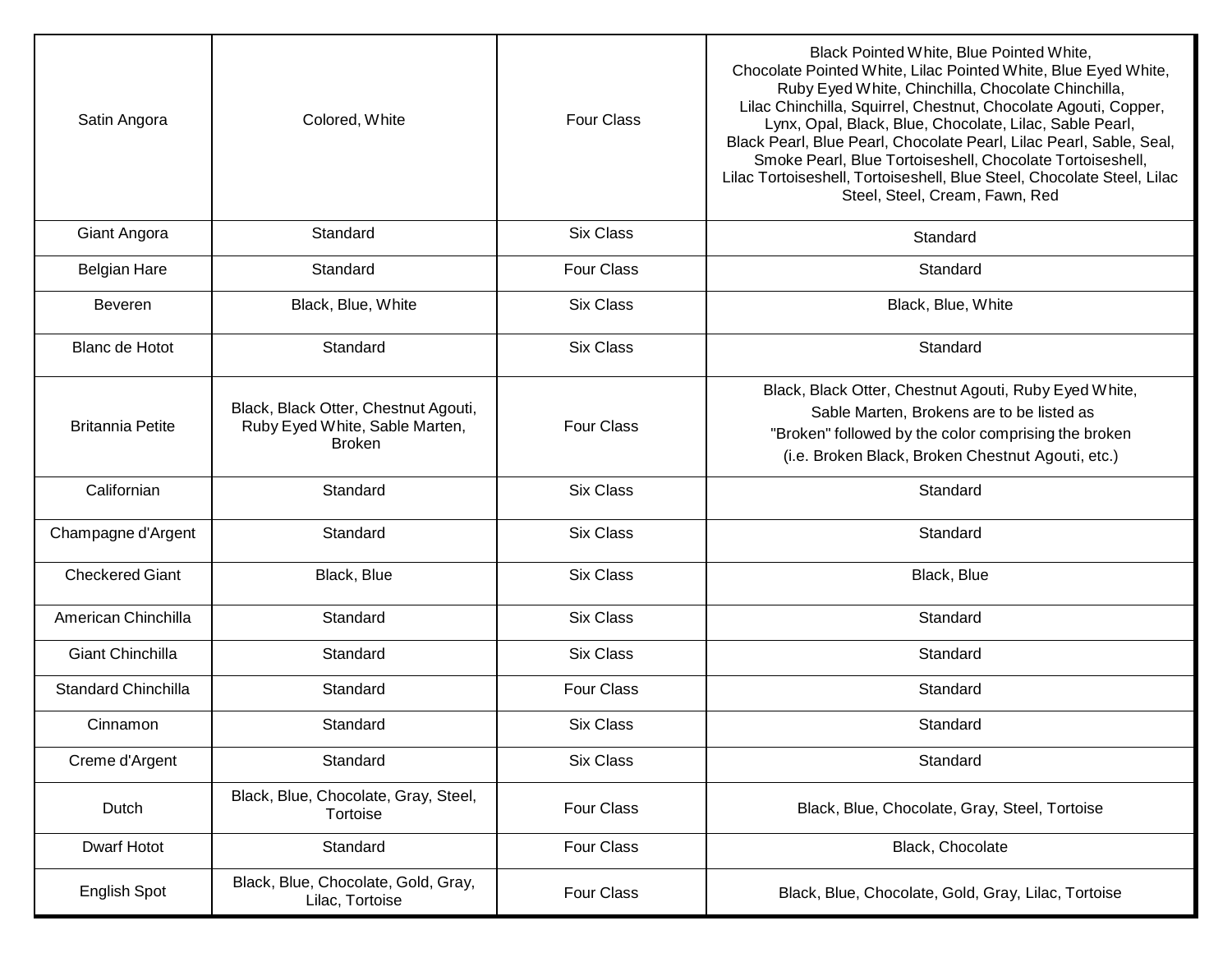| <b>Flemish Giant</b> | Black, Blue, Fawn, Light Gray, Sandy,<br>Steel Gray, White      | <b>Six Class</b>  | Black, Blue, Fawn, Light Gray, Sandy, Steel Gray, White                                                                                                                                                                                                                                                                                                                                                                                                                                                                                                                                                                                                                                                                                                                                                                                                                                                                                                                              |
|----------------------|-----------------------------------------------------------------|-------------------|--------------------------------------------------------------------------------------------------------------------------------------------------------------------------------------------------------------------------------------------------------------------------------------------------------------------------------------------------------------------------------------------------------------------------------------------------------------------------------------------------------------------------------------------------------------------------------------------------------------------------------------------------------------------------------------------------------------------------------------------------------------------------------------------------------------------------------------------------------------------------------------------------------------------------------------------------------------------------------------|
| Florida White        | Standard                                                        | <b>Four Class</b> | Standard                                                                                                                                                                                                                                                                                                                                                                                                                                                                                                                                                                                                                                                                                                                                                                                                                                                                                                                                                                             |
| Harlequin            | Japanese, Magpie                                                | <b>Four Class</b> | Black Japanese, Blue Japanese, Choclolate Japanese<br>Lilac Japanese, Black Magpie, Blue Magpie, Chocolate Magpie<br>Lilac Magpie                                                                                                                                                                                                                                                                                                                                                                                                                                                                                                                                                                                                                                                                                                                                                                                                                                                    |
| Havana               | Black, Blue, Broken, Chocolate                                  | <b>Four Class</b> | Black, Blue, Chocolate,<br>Broken Black, Broken Blue, Broken Chocolate                                                                                                                                                                                                                                                                                                                                                                                                                                                                                                                                                                                                                                                                                                                                                                                                                                                                                                               |
| Himalayan            | Black, Blue, Chocolate, Lilac                                   | <b>Four Class</b> | Black, Blue, Chocolate, Lilac                                                                                                                                                                                                                                                                                                                                                                                                                                                                                                                                                                                                                                                                                                                                                                                                                                                                                                                                                        |
| <b>Holland Lop</b>   | Solid Pattern, Broken Pattern                                   | <b>Four Class</b> | Chestnut Agouti, Chocolate Agouti, Chinchilla,<br>Chocolate Chinchilla, Lynx, Opal, Squirrel, Black/Orange Tri-color,<br>Blue/Fawn Tri-color, Chocolate/Orange Tri-color,<br>Lilac/Fawn Tri-color, Black Pointed White, Blue Pointed White,<br>Chocolate Pointed White, Lilac Pointed White, Black, Blue,<br>Chocolate, Lilac, Blue Eyed White, Ruby Eyed White, Sable Point,<br>Siamese Sable, Seal, Smoke Pearl, Black Tortoise, Blue Tortoise,<br>Chocolate Tortoise, Lilac Tortoise, Black Otter, Blue Otter,<br>Chocolate Otter, Lilac Otter, Gold Tipped Black Steel,<br>Gold Tipped Blue Steel, Gold Tipped Chocolate Steel,<br>Gold Tipped Lilac Steel, Silver Tipped Black Steel, Sil-<br>ver Tipped Blue Steel, Silver Tipped Chocolate Steel,<br>Silver Tipped Lilac Steel, Cream, Fawn, Frosty, Orange, Red,<br>Non Tri-colored brokens are to be listed as "Broken" followed<br>by the color comprising the broken<br>(i.e. Broken Black, Broken Chestnut Agouti, etc.) |
| Jersey Wooly         | Agouti, Any Other Variety, Broken,<br>Self, Shaded, Tan Pattern | <b>Four Class</b> | Chestnut, Chinchilla, Opal, Squirrel, Black Pointed White,<br>Blue Pointed White, Black, Blue, Chocolate, Lilac,<br>Blue Eyed White, Ruby Eyed White, Blue Tortoise Shell, Sable<br>Point, Seal, Siamese Sable, Smoke Pearl, Tortoise Shell, Black<br>Otter, Blue Otter, Sable Marten, Smoke Pearl Marten,<br>Black Silver Marten, Blue Silver Marten, Chocolate Silver Marten,<br>Lilac Silver Marten. Brokens are to be listed as "Broken" followed<br>by the color comprising the broken<br>(i.e. Broken Black, Broken Tortoise Shell, etc.)                                                                                                                                                                                                                                                                                                                                                                                                                                      |
| Lilac                | Standard                                                        | <b>Four Class</b> | Standard                                                                                                                                                                                                                                                                                                                                                                                                                                                                                                                                                                                                                                                                                                                                                                                                                                                                                                                                                                             |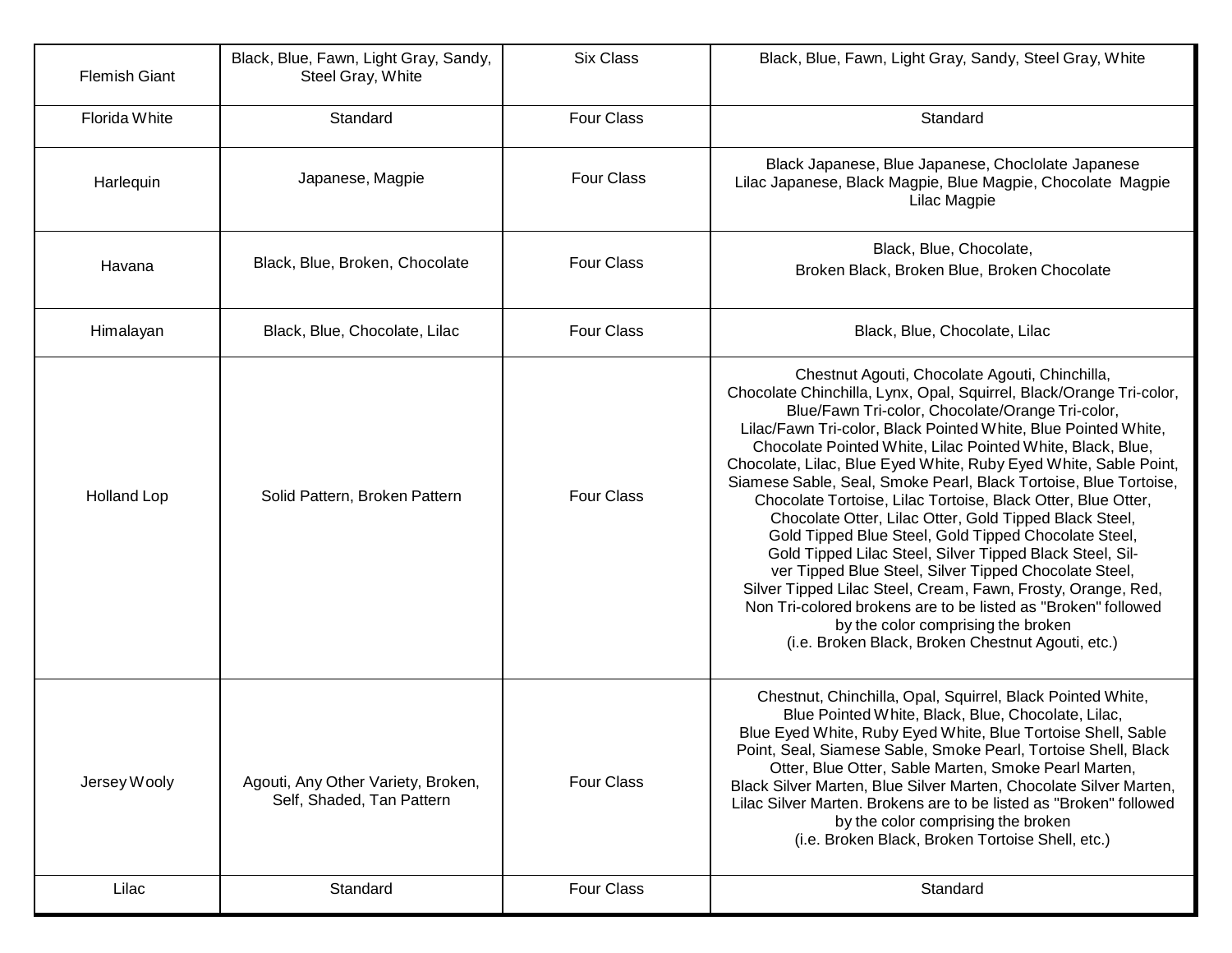| English Lop | Solid Pattern, Broken Pattern | Six Class | Black Chinchilla, Blue Chinchilla, Chocolate Chinchilla,<br>Lilac Chinchilla, Sable Chinchilla, Smoke Pearl Chinchilla,<br>Black Chestnut Agouti, Chocolate Chestnut Agouti, Lynx, Opal,<br>Black/Orange Tri-color, Blue/Fawn Tri-color,<br>Chocolate/Orange Tri-color, Lilac/Fawn Tri-color, Black, Blue,<br>Chocolate, Lilac, Blue Eyed White, Ruby Eyed White,<br>Black Frosted Pearl, Blue Frosted Pearl, Chocolate Frosted Pearl,<br>Lilac Frosted Pearl, Sable, Sable Point, Seal, Smoke Pearl,<br>Black Tortoise, Blue Tortoise, Chocolate Tortoise, Lilac Tortoise,<br>Black Silver (Fox), Blue Silver (Fox), Brown Silver (Fox),<br>Fawn Silver (Fox), Gold Tipped Black Steel,<br>Gold Tipped Blue Steel, Gold Tipped Chocolate Steel,<br>Gold Tipped Lilac Steel, Gold Tipped Sable Steel,<br>Gold Tipped Smoke Pearl Steel, Silver Tipped Black Steel,<br>Silver Tipped Blue Steel, Silver Tipped Chocolate Steel,<br>Silver Tipped Lilac Steel, Silver Tipped Sable Steel,<br>Silver Tipped Smoke Pearl Steel, Cream, Fawn, Orange, Red,<br>Non Tri-colored brokens are to be listed as "Broken" followed by<br>the color comprising the broken<br>(i.e. Broken Black, Broken Black Tortoise, etc.) |
|-------------|-------------------------------|-----------|------------------------------------------------------------------------------------------------------------------------------------------------------------------------------------------------------------------------------------------------------------------------------------------------------------------------------------------------------------------------------------------------------------------------------------------------------------------------------------------------------------------------------------------------------------------------------------------------------------------------------------------------------------------------------------------------------------------------------------------------------------------------------------------------------------------------------------------------------------------------------------------------------------------------------------------------------------------------------------------------------------------------------------------------------------------------------------------------------------------------------------------------------------------------------------------------------------------|
| French Lop  | Solid Pattern, Broken Pattern | Six Class | Black Chinchilla, Blue Chinchilla, Chocolate Chinchilla,<br>Lilac Chinchilla, Sable Chinchilla, Smoke Pearl Chinchilla,<br>Black Chestnut Agouti, Chocolate Chestnut Agouti, Lynx, Opal,<br>Black/Orange Tri-color, Blue/Fawn Tri-color,<br>Chocolate/Orange Tri-color, Lilac/Fawn Tri-color, Black, Blue,<br>Chocolate, Lilac, Blue Eyed White, Ruby Eyed White,<br>Black Frosted Pearl, Blue Frosted Pearl, Chocolate Frosted Pearl,<br>Lilac Frosted Pearl, Sable, Sable Point, Seal, Smoke Pearl,<br>Black Tortoise, Blue Tortoise, Chocolate Tortoise, Lilac Tortoise,<br>Black Silver (Fox), Blue Silver (Fox), Brown Silver (Fox),<br>Fawn Silver (Fox), Gold Tipped Black Steel,<br>Gold Tipped Blue Steel, Gold Tipped Chocolate Steel,<br>Gold Tipped Lilac Steel, Gold Tipped Sable Steel,<br>Gold Tipped Smoke Pearl Steel, Silver Tipped Black Steel,<br>Silver Tipped Blue Steel, Silver Tipped Chocolate Steel,<br>Silver Tipped Lilac Steel, Silver Tipped Sable Steel,<br>Silver Tipped Smoke Pearl Steel, Cream, Fawn, Orange, Red,<br>Non Tri-colored brokens are to be listed as "Broken" followed by<br>the color comprising the broken<br>(i.e. Broken Black, Broken Black Tortoise, etc.) |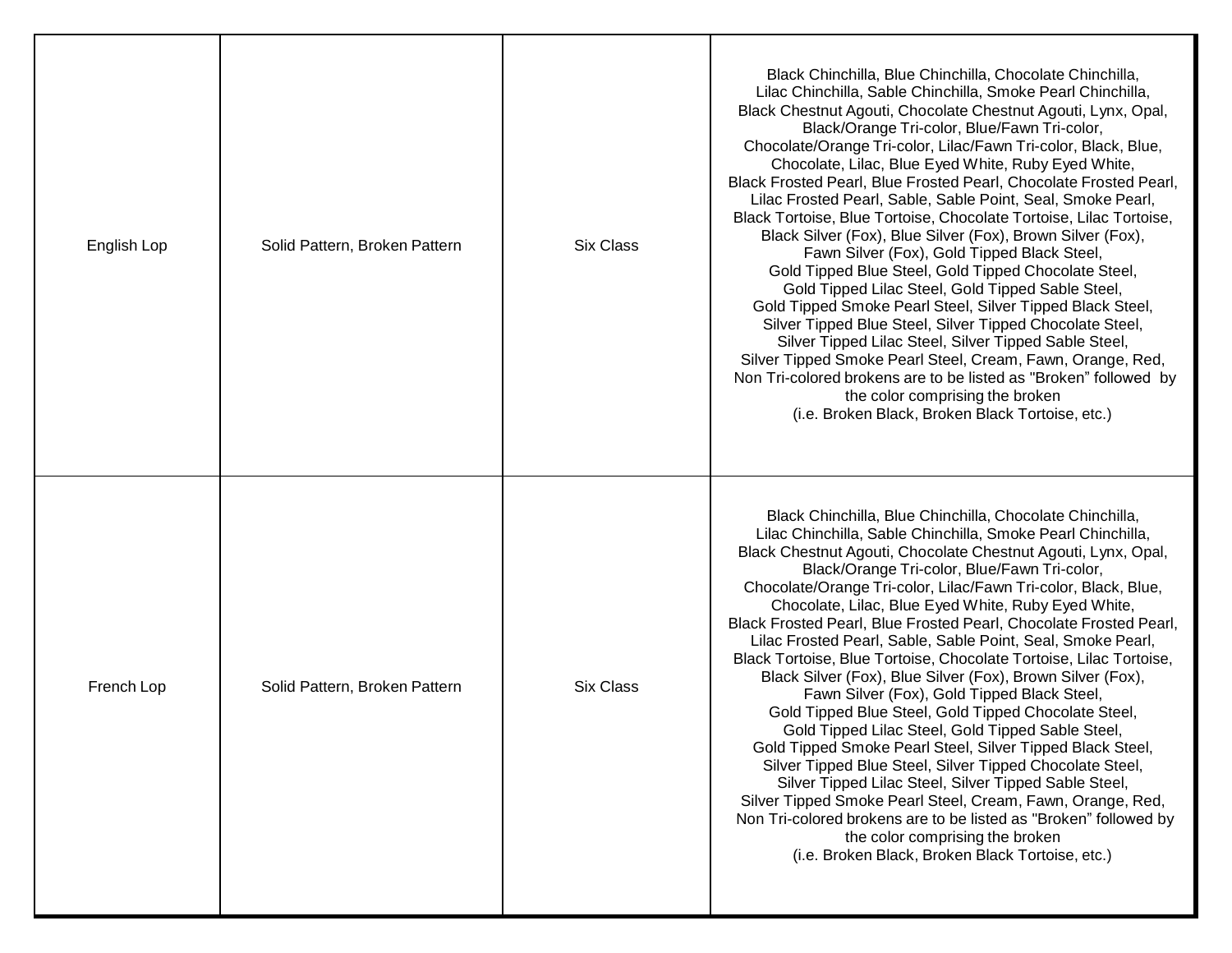| Mini Lop   | Solid Pattern, Broken Pattern                                                                                                                                                                       | <b>Four Class</b> | Black Chinchilla, Blue Chinchilla, Chocolate Chinchilla,<br>Lilac Chinchilla, Sable Chinchilla, Smoke Pearl Chinchilla,<br>Black Chestnut Agouti, Chocolate Chestnut Agouti, Lynx, Opal,<br>Black/Orange Tri-color, Blue/Fawn Tri-color, Chocolate/Orange<br>Tri-color, Lilac/Fawn Tri-color,<br>Black Pointed White, Blue Pointed White, Chocolate<br>Pointed White, Lilac Pointed White, Black, Blue,<br>Chocolate, Lilac, Blue Eyed White, Ruby Eyed White,<br>Black Frosted Pearl, Blue Frosted Pearl, Chocolate Frosted Pearl,<br>Lilac Frosted Pearl, Sable, Sable Point, Seal, Smoke Pearl,<br>Black Tortoise, Blue Tortoise, Chocolate Tortoise, Lilac Tortoise,<br>Black Silver (Fox), Blue Silver(Fox), Brown Silver (Fox), Fawn<br>Silver (Fox), Gold Tipped Black Steel,<br>Gold Tipped Blue Steel, Gold Tipped Chocolate Steel,<br>Gold Tipped Lilac Steel, Gold Tipped Sable Steel,<br>Gold Tipped Smoke Pearl Steel, Silver Tipped Black Steel,<br>Silver Tipped Blue Steel, Silver Tipped Chocolate Steel,<br>Silver Tipped Lilac Steel, Silver Tipped Sable Steel,<br>Silver Tipped Smoke Pearl Steel, Cream, Fawn, Orange, Red,<br>Non Tri-colored brokens are to be listed as "Broken" followed<br>by the color comprising the broken<br>(i.e. Broken Black, Broken Black Tortoise, etc.) |
|------------|-----------------------------------------------------------------------------------------------------------------------------------------------------------------------------------------------------|-------------------|--------------------------------------------------------------------------------------------------------------------------------------------------------------------------------------------------------------------------------------------------------------------------------------------------------------------------------------------------------------------------------------------------------------------------------------------------------------------------------------------------------------------------------------------------------------------------------------------------------------------------------------------------------------------------------------------------------------------------------------------------------------------------------------------------------------------------------------------------------------------------------------------------------------------------------------------------------------------------------------------------------------------------------------------------------------------------------------------------------------------------------------------------------------------------------------------------------------------------------------------------------------------------------------------------------------|
| Mini Rex   | Black, Blue, Blue Eyed White,<br>Broken Group, Castor, Chinchilla,<br>Chocolate, Himalayan, Lilac, Lynx,<br>Opal, Otter, Red, Sable Point,<br>Seal, Silver Marten,<br>Smoke Pearl , Tortoise, White | <b>Four Class</b> | Black, Blue, Blue Eyed White, Black/Orange Tri-color,<br>Blue/Fawn Tri-color, Chocolate/Orange Tri-color,<br>Lilac/Fawn Tri-color, Castor, Chinchilla, Chocolate,<br>Black Himalayan, Blue Himalayan, Lilac, Lynx, Opal, Black Otter,<br>Blue Otter, Chocolate Otter, Lilac Otter, Red, Sable Point, Seal,<br>Black Silver Marten, Blue Silver Marten, Chocolate Silver Marten,<br>Lilac Silver Marten, Smoke Pearl, Tortoise, White,<br>Non Tri-colored brokens are to be listed as<br>"Broken" followed by the color comprising the broken<br>(i.e. Broken Black, Broken Tortoise, etc.)                                                                                                                                                                                                                                                                                                                                                                                                                                                                                                                                                                                                                                                                                                                   |
| Mini Satin | Black, Chinchilla, Chocolate, Opal,<br>Otter, Red, Siamese, White                                                                                                                                   | Four Class        | Black, Chinchilla, Chocolate, Opal,<br>Black Otter, Blue Otter, Chocolate Otter,<br>Lilac Otter, Red, Siamese, White                                                                                                                                                                                                                                                                                                                                                                                                                                                                                                                                                                                                                                                                                                                                                                                                                                                                                                                                                                                                                                                                                                                                                                                         |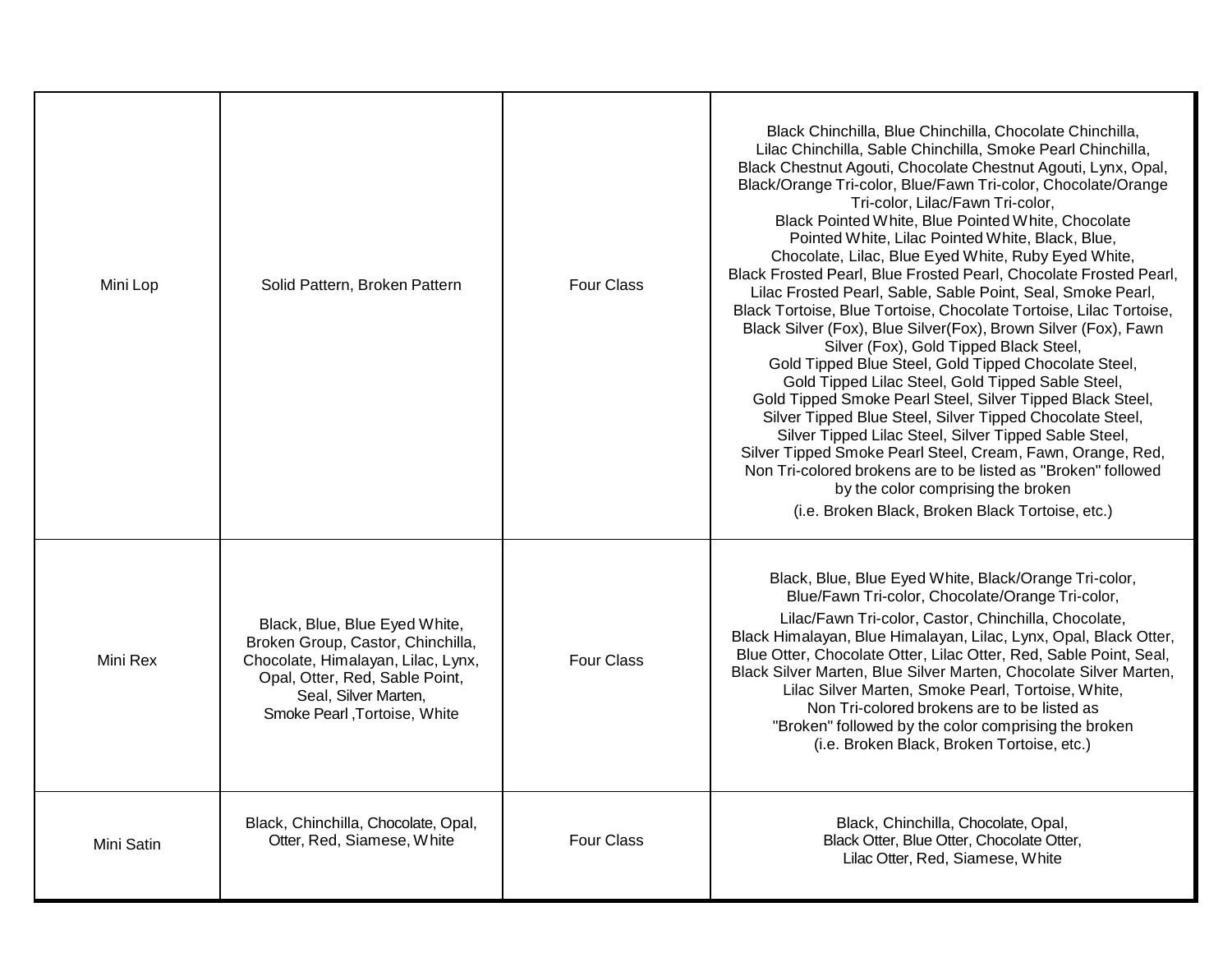| <b>Netherland Dwarf</b> | Black, Blue, Chocolate, Lilac, Blue<br>Eyed White, Ruby Eyed White, Sable<br>Point, Siamese Sable, Siamese Smoke<br>Pearl, Tortoise Shell, Chestnut,<br>Chinchilla, Lynx, Opal, Squirrel, Otter,<br>Sable Marten, Silver Marten, Smoke<br>Pearl Marten, Tans, Fawn, Himalayan,<br>Orange, Steel, Broken | <b>Four Class</b> | Black, Blue, Chocolate, Lilac, Blue Eyed White, Ruby Eyed White,<br>Sable Point, Siamese Sable, Siamese Smoke Pearl<br>Tortoise Shell, Blue Tortoise Shell, Chestnut,<br>Chinchilla, Lynx, Opal, Squirrel, Black Otter, Blue Otter,<br>Chocolate Otter, Lilac Otter, Sable Marten, Black Silver<br>Marten, Blue Silver Marten, Chocolate Silver Marten,<br>Lilac Silver Marten, Smoke Pearl Marten, Black Tan,<br>Blue Tan, Chocolate Tan, Lilac Tan, Fawn, Black Hima-<br>layan, Blue Himalayan, Chocolate Himalayan,<br>Lilac Himalayan, Orange, Steel, Brokens<br>are to be listed as "Broken" followed by the color<br>comprising the broken (i.e. Br oken Black, Broken Chestnut, etc.) |
|-------------------------|---------------------------------------------------------------------------------------------------------------------------------------------------------------------------------------------------------------------------------------------------------------------------------------------------------|-------------------|----------------------------------------------------------------------------------------------------------------------------------------------------------------------------------------------------------------------------------------------------------------------------------------------------------------------------------------------------------------------------------------------------------------------------------------------------------------------------------------------------------------------------------------------------------------------------------------------------------------------------------------------------------------------------------------------|
| New Zealand             | Black, Broken, Red, White                                                                                                                                                                                                                                                                               | <b>Six Class</b>  | Black, Red, White, Broken Black, Broken Red                                                                                                                                                                                                                                                                                                                                                                                                                                                                                                                                                                                                                                                  |
| Palomino                | Golden, Lynx                                                                                                                                                                                                                                                                                            | <b>Six Class</b>  | Golden, Lynx                                                                                                                                                                                                                                                                                                                                                                                                                                                                                                                                                                                                                                                                                 |
| Polish                  | Black, Blue, Broken, Chocolate, Blue<br>Eyed White, Ruby Eyed White                                                                                                                                                                                                                                     | <b>Four Class</b> | Black, Blue, Chocolate, Blue Eyed White, Ruby Eyed White,<br>Broken Black, Broken Blue, Broken Chocolate                                                                                                                                                                                                                                                                                                                                                                                                                                                                                                                                                                                     |
| Rex                     | Amber, Black, Blue, Broken Group,<br>Californian, Castor, Chinchilla,<br>Chocolate, Lilac, Lynx, Opal, Otter,<br>Red, Sable, Seal, White                                                                                                                                                                | <b>Four Class</b> | Amber, Black, Blue, Black/Orange Tri-color, Blue/Fawn Tri-color,<br>Chocolate/Orange Tri-color, Lilac Fawn Tri-color, Californian,<br>Castor, Chinchilla, Chocolate, Lilac, Lynx, Opal, Black Otter,<br>Blue Otter, Chocolate Otter, Lilac Otter, Red, Sable, Seal, White,<br>Non Tri-colored brokens are to be listed as<br>"Broken" followed by the color comprising the broken<br>(i.e. Broken Black, Broken Lilac, etc.)                                                                                                                                                                                                                                                                 |
| Rhinelander             | Standard                                                                                                                                                                                                                                                                                                | <b>Four Class</b> | Black, Blue                                                                                                                                                                                                                                                                                                                                                                                                                                                                                                                                                                                                                                                                                  |
| Satin                   | Black, Blue, Broken Group,<br>Californian, Chinchilla, Chocolate,<br>Copper, Otter<br>Red, Siamese, White                                                                                                                                                                                               | <b>Six Class</b>  | Black, Blue, Californian, Chinchilla, Chocolate, Copper<br>Black Otter, Blue Otter, Chocolate Otter, Lilac Otter, Red, Siamese,<br>White, Brokens are to be listed as "Broken" followed<br>by the color comprising the broken<br>(i.e. Broken Black, Broken Copper, etc.)                                                                                                                                                                                                                                                                                                                                                                                                                    |
| Silver                  | Black, Brown, Fawn                                                                                                                                                                                                                                                                                      | <b>Four Class</b> | Black, Brown, Fawn                                                                                                                                                                                                                                                                                                                                                                                                                                                                                                                                                                                                                                                                           |
| <b>Silver Fox</b>       | <b>Black</b>                                                                                                                                                                                                                                                                                            | <b>Six Class</b>  | <b>Black</b>                                                                                                                                                                                                                                                                                                                                                                                                                                                                                                                                                                                                                                                                                 |
| <b>Silver Marten</b>    | Black, Blue, Chocolate, Sable                                                                                                                                                                                                                                                                           | Four Class        | Black, Blue, Chocolate, Sable                                                                                                                                                                                                                                                                                                                                                                                                                                                                                                                                                                                                                                                                |
| Tan                     | Black, Blue, Chocolate, Lilac                                                                                                                                                                                                                                                                           | Four Class        | Black, Blue, Chocolate, Lilac                                                                                                                                                                                                                                                                                                                                                                                                                                                                                                                                                                                                                                                                |
| Thrianta                | Standard                                                                                                                                                                                                                                                                                                | <b>Four Class</b> | Standard                                                                                                                                                                                                                                                                                                                                                                                                                                                                                                                                                                                                                                                                                     |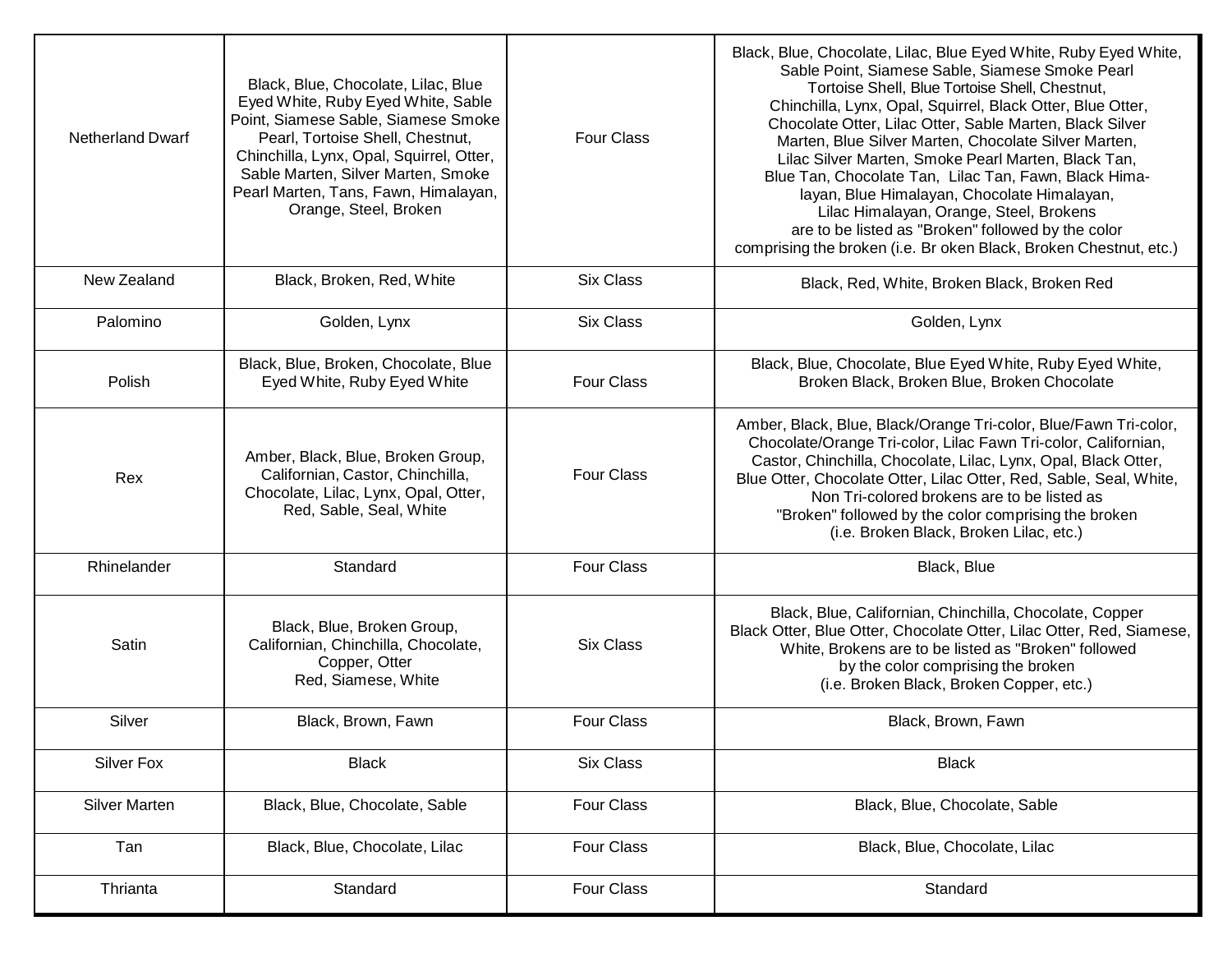## **Breed ID Guide - CAVY**

**Breed Showroom Variety**

Four or Six Class

# **Registration Variety**

| Abyssinian       | Self, Agouti, Brindle, Roan<br>Any Other Solid, Marked | <b>Six Class</b> | Beige, Black, Chocolate, Cream, Lilac, Red Eyed Orange, Red White, Brindle,<br>Dilute Solid: Beige/Cream, Dilute Solid: Beige/Orange,<br>Dilute Solid: Beige/White, Dilute Solid: Black/Cream,<br>Dilute Solid: Chocolate/Cream, Dilute Solid: Chocolate/Red,<br>Dilute Solid: Chocolate/White, Dilute Solid: Lilac/Cream,<br>Dilute Solid: Lilac/Orange, Dilute Solid: Lilac/White, Golden Solid, Silver Solid,<br>Dilute Agouti: Beige/Orange, Dilute Agouti: Beige/White,<br>Dilute Agouti: Black/Cream, Dilute Agouti: Chocolate/Cream,<br>Dilute Agouti: Chocolate/Red, Dilute Agouti: Chocolate/Cream,<br>Dilute Agouti: Lilac/Cream, Dilute Agouti: Lilac/Orange,<br>Dilute Agouti: Lilac/White, Dalmatian: Beige, Dalmatian: Black,<br>Dalmatian: Chocolate, Dalmatian: Cream, Dalmatian: Lilac,<br>Dalmatian: Red Eyed Orange, Dalmatian: Red, Dutch: Beige, Dutch: Black,<br>Dutch: Chocolate, Dutch: Cream, Dutch: Lilac,<br>Dutch: Red Eyed Orange, Dutch: Red, Dutch: Golden Solid, Dutch: Silver Solid<br>Dutch: Dilute Solid: Beige/Orange, Dutch: Dilute Solid: Beige/White<br>Dutch: Dilute Solid: Black/Cream, Dutch: Dilute Solid: Chocolate/Cream,<br>Dutch: Dilute Solid: Chocolate/Red, Dutch: Dilute Solid: Chocolate/White,<br>Dutch: Dilute Solid: Lilac/Cream, Dutch: Dilute Solid: Lilac/Orange,<br>Dutch: Dilute Solid: Lilac/White, Dutch: Brindle, Dutch: Golden Agouti,<br>Dutch: Silver Agouti, Dutch: Dilute Agouti: Beige/Orange,<br>Dutch: Dilute Agouti: Beige/White, Dutch: Dilute Agouti: Black/Cream,<br>Dutch: Dilute Agouti: Chocolate/Cream, Dutch: Dilute Agouti: Chocolate/Red<br>Dutch: Dilute Agouti: Chocolate/White, Dutch: Dilute Agouti: Lilac/Cream,<br>Dutch: Dilute Agouti: Lilac/Orange, Dutch: Dilute Agouti: Lilac/White,<br>Himalayan, Tortoise Shell, Tortoise Shell and White,<br>Roans are to be listed as "Roan:" followed by the colors present (e.g. Roan:<br>Black; Roan: Golden Agouti) *Note - You do not need to list the white hairs<br>intermixed in the coat as this is what makes the animal a roan.<br>Brokens are to be listed as "Broken Color:" followed by the colors that<br>Comprise the broken pattern (e.g. Broken Color: Chocolate, Red;<br>Broken Color: Golden Agouti, Red, White, etc) |
|------------------|--------------------------------------------------------|------------------|----------------------------------------------------------------------------------------------------------------------------------------------------------------------------------------------------------------------------------------------------------------------------------------------------------------------------------------------------------------------------------------------------------------------------------------------------------------------------------------------------------------------------------------------------------------------------------------------------------------------------------------------------------------------------------------------------------------------------------------------------------------------------------------------------------------------------------------------------------------------------------------------------------------------------------------------------------------------------------------------------------------------------------------------------------------------------------------------------------------------------------------------------------------------------------------------------------------------------------------------------------------------------------------------------------------------------------------------------------------------------------------------------------------------------------------------------------------------------------------------------------------------------------------------------------------------------------------------------------------------------------------------------------------------------------------------------------------------------------------------------------------------------------------------------------------------------------------------------------------------------------------------------------------------------------------------------------------------------------------------------------------------------------------------------------------------------------------------------------------------------------------------------------------------------------------------------------------------------------------------------------------------------|
| Abyssinian Satin | Self, Agouti, Solid, Marked                            | <b>Six Class</b> | See Abyssinian                                                                                                                                                                                                                                                                                                                                                                                                                                                                                                                                                                                                                                                                                                                                                                                                                                                                                                                                                                                                                                                                                                                                                                                                                                                                                                                                                                                                                                                                                                                                                                                                                                                                                                                                                                                                                                                                                                                                                                                                                                                                                                                                                                                                                                                             |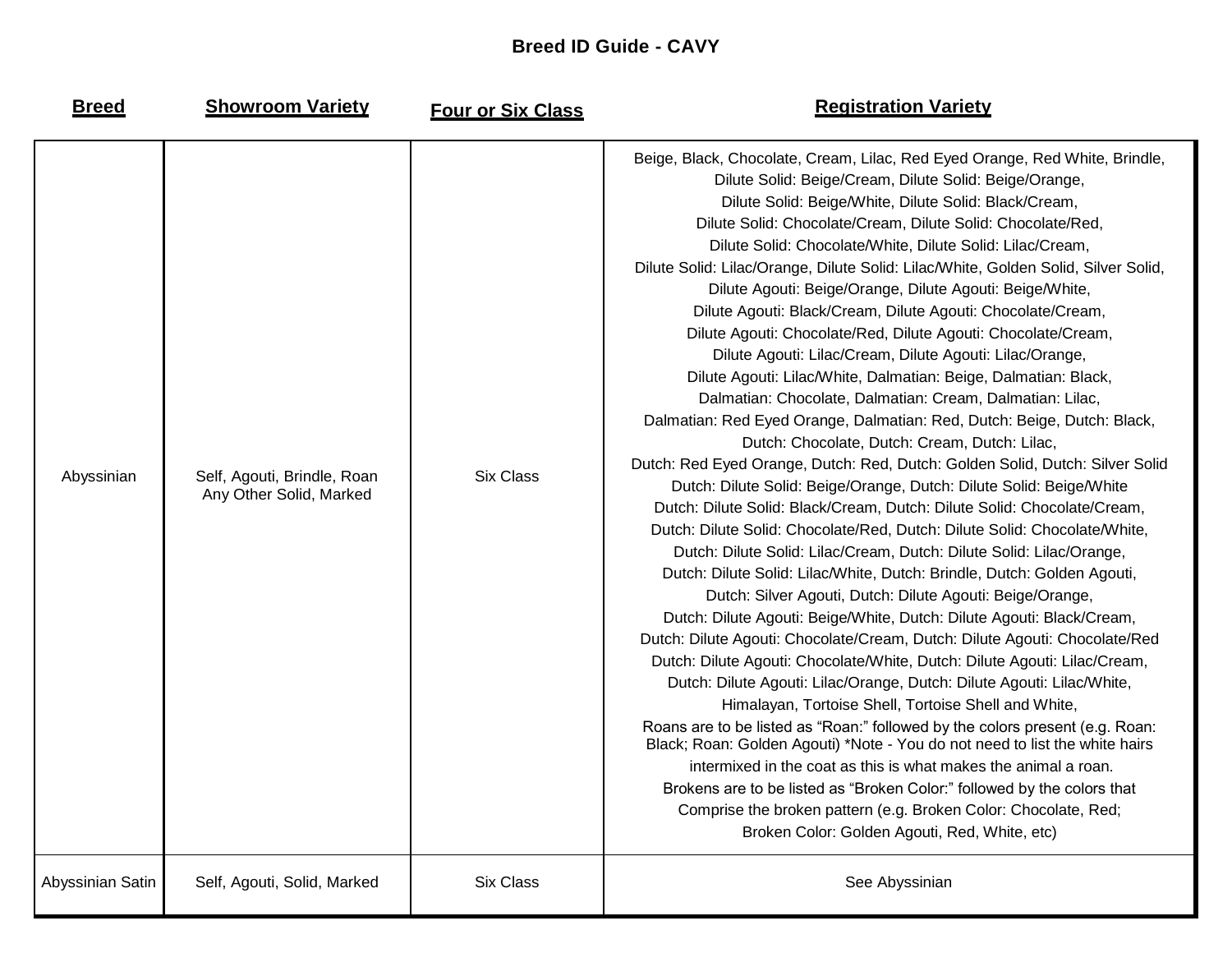| American       | Black, Cream, Red, White,<br>Any Other Self, Brindle, Roan,<br>Dilute Solid, Golden Solid,<br>Silver Solid, Dilute Agouti,<br>Golden Agouti, Silver Agouti,<br>Dalmatian, Dutch, Himalayan,<br>Tortoise Shell and White,<br>Any Other Marked,<br><b>Tan Pattern</b> | <b>Six Class</b> | Beige, Black, Chocolate, Cream, Lilas, Red Eyed Orange, Red White, Brindle, Gold<br>Dilute Solid: Beige/Cream, Dilute Solid: Beige/Orange,<br>Dilute Solid: Beige/White, Dilute Solid: Black/Cream,<br>Dilute Solid: Chocolate/Cream, Dilute Solid: Chocolate/Red,<br>Dilute Solid: Chocolate/White, Dilute Solid: Lilac/Cream,<br>Dilute Solid: Lilac/Orange, Dilute Solid: Lilac/White, Golden Solid, Silver Solid,<br>Dilute Agouti: Beige/Orange, Dilute Agouti: Beige/White,<br>Dilute Agouit: Black/Cream, Dilute Agouti: Chocolate/Cream,<br>Dilute Agouti: Chocolate/Red, Dilute Agouti: Chocolate/Cream,<br>Dilute Agouti: Lilac/Cream, Dilute Agouti: Lilac/Orange,<br>Dilute Agouti: Lilac/White, Dalmatian: Beige, Dalmatian: Black,<br>Dalmatian: Chocolate, Dalmatian: Cream, Dalmatian: Gold, Dalmatian: Lilac,<br>Dalmatian: Red Eyed Orange, Dalmatian: Red,,<br>Dutch: Beige, Dutch: Black, Dutch: Chocolate, Dutch: Cream, Dutch: Gold,<br>Dutch: Lilac, Dutch: Red Eyed Orange, Dutch: Red, Dutch: Golden Solid,<br>Dutch: Silver Solid, Dutch: Dilute Solid: Beige/Orange,<br>Dutch: Dilute Solid: Beige/White Dutch: Dilute Solid: Black/Cream,<br>Dutch: Dilute Solid: Chocolate/Cream,<br>Dutch: Dilute Solid: Chocolate/Red, Dutch: Dilute Solid: Chocolate/White,<br>Dutch: Dilute Solid: Lilac/Cream, Dutch: Dilute Solid: Lilac/Orange,<br>Dutch: Dilute Solid: Lilac/White, Dutch: Brindle, Dutch: Golden Agouti,<br>Dutch: Silver Agouti, Dutch: Dilute Agouti: Beige/Orange,<br>Dutch: Dilute Agouti: Beige/White, Dutch: Dilute Agouti: Black/Cream,<br>Dutch: Dilute Agouti: Chocolate/Cream, Dutch: Dilute Agouti: Chocolate/Red<br>Dutch: Dilute Agouti: Chocolate/White, Dutch: Dilute Agouti: Lilac/Cream,<br>Dutch: Dilute Agouti: Lilac/Orange, Dutch: Dilute Agouti: Lilac/White,<br>Himalayan, Tortoise Shell, Tortoise Shell and White, Tan Pattern: Black,<br>Tan: Blue, Tan: Chocolate, Tan: Lilac, Tan: Beige,<br>Marten: Beige, Marten: Black, Marten: Blue, Marten: Chocolate, Marten: Lilac,<br>Roans are to be listed as "Roan:" followed by the colors present (e.g. Roan: Black;<br>Roan: Golden Agouti) *Note - You do not need to list the white hairs<br>intermixed in the coat as this is what makes the animal a roan.<br>Brokens are to be listed as "Broken Color:" followed by the colors that<br>comprise the broken pattern<br>(e.g. Broken Color: Chocolate, Red; Broken Color: Golden Agouti, Red, White, etc) |
|----------------|---------------------------------------------------------------------------------------------------------------------------------------------------------------------------------------------------------------------------------------------------------------------|------------------|-------------------------------------------------------------------------------------------------------------------------------------------------------------------------------------------------------------------------------------------------------------------------------------------------------------------------------------------------------------------------------------------------------------------------------------------------------------------------------------------------------------------------------------------------------------------------------------------------------------------------------------------------------------------------------------------------------------------------------------------------------------------------------------------------------------------------------------------------------------------------------------------------------------------------------------------------------------------------------------------------------------------------------------------------------------------------------------------------------------------------------------------------------------------------------------------------------------------------------------------------------------------------------------------------------------------------------------------------------------------------------------------------------------------------------------------------------------------------------------------------------------------------------------------------------------------------------------------------------------------------------------------------------------------------------------------------------------------------------------------------------------------------------------------------------------------------------------------------------------------------------------------------------------------------------------------------------------------------------------------------------------------------------------------------------------------------------------------------------------------------------------------------------------------------------------------------------------------------------------------------------------------------------------------------------------------------------------------------------------------------------------------------------------------------------------------------------------------------------|
| American Satin | Cram, Red, White,<br>Any Other Self, Agouti,<br>Solid Group A, Solid Group B,<br>Marked Group A,<br>Marked Group B                                                                                                                                                  | Six Class        | See Abyssinian                                                                                                                                                                                                                                                                                                                                                                                                                                                                                                                                                                                                                                                                                                                                                                                                                                                                                                                                                                                                                                                                                                                                                                                                                                                                                                                                                                                                                                                                                                                                                                                                                                                                                                                                                                                                                                                                                                                                                                                                                                                                                                                                                                                                                                                                                                                                                                                                                                                                |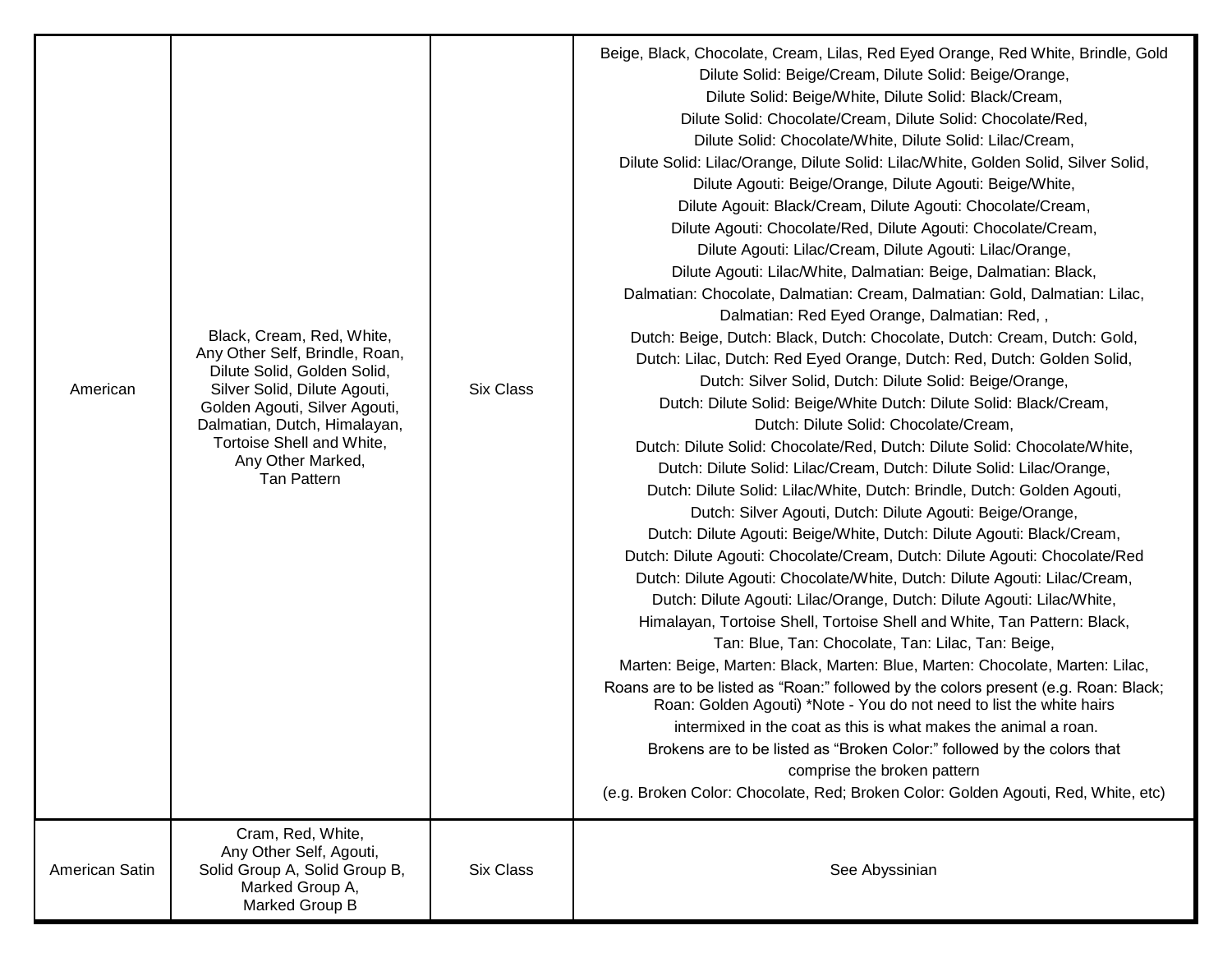| Coronet            | Self, Agouti, Solid,<br>Broken Color,<br>Tortoise Shell and White,<br>Any Other Marked                                             | Six Class | See Abyssinian                                                                        |
|--------------------|------------------------------------------------------------------------------------------------------------------------------------|-----------|---------------------------------------------------------------------------------------|
| Peruvian           | Self, Agouti, Solid,<br>Broken Color,<br>Tortoise Shell and White,<br>Any Other Marked                                             | Six Class | See Abyssinian                                                                        |
| Peruvian Satin     | Self, Agouti, Solid,<br>Broken Color,<br>Tortoise Shell and White,<br>Any Other Marked                                             | Six Class | See Abyssinian                                                                        |
| Silkie             | Self, Agouti, Solid,<br>Broken Color,<br>Tortoise Shell and White,<br>Any Other Marked                                             | Six Class | See Abyssinian                                                                        |
| Silkie Satin       | Self, Agouti, Solid,<br>Broken Color,<br>Tortoise Shell and White,<br>Any Other Marked                                             | Six Class | See Abyssinian                                                                        |
| Teddy              | Self, Agouti, Solid Group A,<br>Solid Group B, Broken Color,<br><b>Tortoise Shell and White</b><br>Any Other Marked<br>Tan Pattern | Six Class | See Abyssinian - PLUS<br>Tan: Beige Tan: Black, Tan: Blue, Tan: Chocolate, Tan: Lilac |
| <b>Teddy Satin</b> | Self, Agouti, Solid Group A,<br>Solid Group B, Broken Color,<br><b>Tortoise Shell and White</b><br>Any Other Marked                | Six Class | See Abyssinian                                                                        |